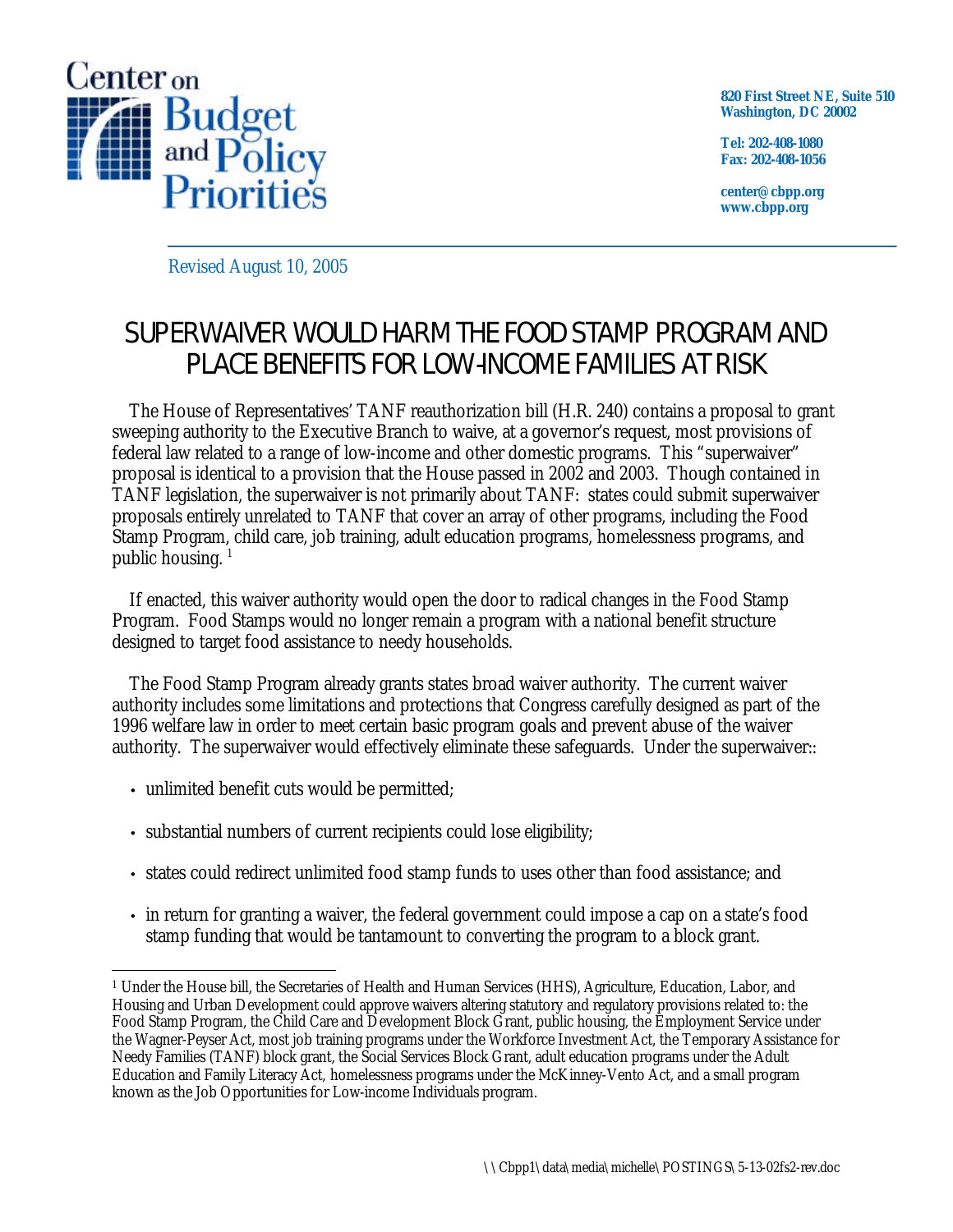## **Superwaiver Poses Serious Risks to the Food Stamp Program**

Under the superwaiver virtually all of the Food Stamp Program's rules could be changed, and benefits could be cut with no protections for current participants. Furthermore, unlimited amounts of food stamp funds could be redirected to uses other than food assistance, compromising the Food Stamp Program's ability to meet the nutritional needs of low-income families.

#### Unlimited Benefit Cuts Would be Permitted

Current food stamp policy gives states broad discretion to alter food stamp eligibility criteria through waivers. For routine matters, the U.S. Department of Agriculture (USDA) can waive its regulations. Beyond that, the Food Stamp Act provides USDA with extremely broad authority to approve demonstration projects that override statutory food stamp rules in ways that can result in large benefit reductions for a significant share of households, as long as such changes are tested on a limited geographic basis (rather than statewide). Furthermore, broad statewide waivers of federal food stamp law also are granted; under a waiver involving statewide policy changes, states can change most food stamp rules, but there is a limit on the percentage of a state's food stamp caseload whose benefits can be cut by more than 20 percent.  $2$ 

Congress included this protection in the 1996 welfare law to ensure that waivers do not eliminate or sharply reduce food stamps on a statewide basis for major categories of households that meet all program eligibility criteria and are fully complying with work requirements and other program rules. This is an appropriate protection in a program that is designed to enable poor families and individuals to obtain a minimum adequate diet and in which the federal government pays 100 percent of the benefit costs.

Under the superwaiver, by contrast, there would be no limit on the extent to which a waiver could reduce benefits for entire categories of food stamp households.

## Current Recipients Could Lose Eligibility

Under the current waiver authority, households and individuals who are eligible for food stamps and fully complying with all program requirements cannot be removed from the program. The superwaiver, on the other hand, would give states unfettered authority to terminate eligibility for any group of households. States could, for example, lower the program's income limit to below the poverty line or eliminate entire categories of current recipients. This would undercut the Food Stamp Program's ability to assist needy households in securing a nutritionally adequate diet.

#### States Could Transfer Unlimited Food Stamp Funds Out of Food Assistance

Of particular concern, under the superwaiver, states could divert resources currently dedicated to food stamp benefits and spend them in other ways. For example, states could reduce food stamp

 $\overline{a}$ 

<sup>2</sup> The rule is that a waiver that would cut benefits by more than 20 percent for more than five percent of households needs to be limited so the waiver area does not cover more than 15 percent of a state's food stamp households.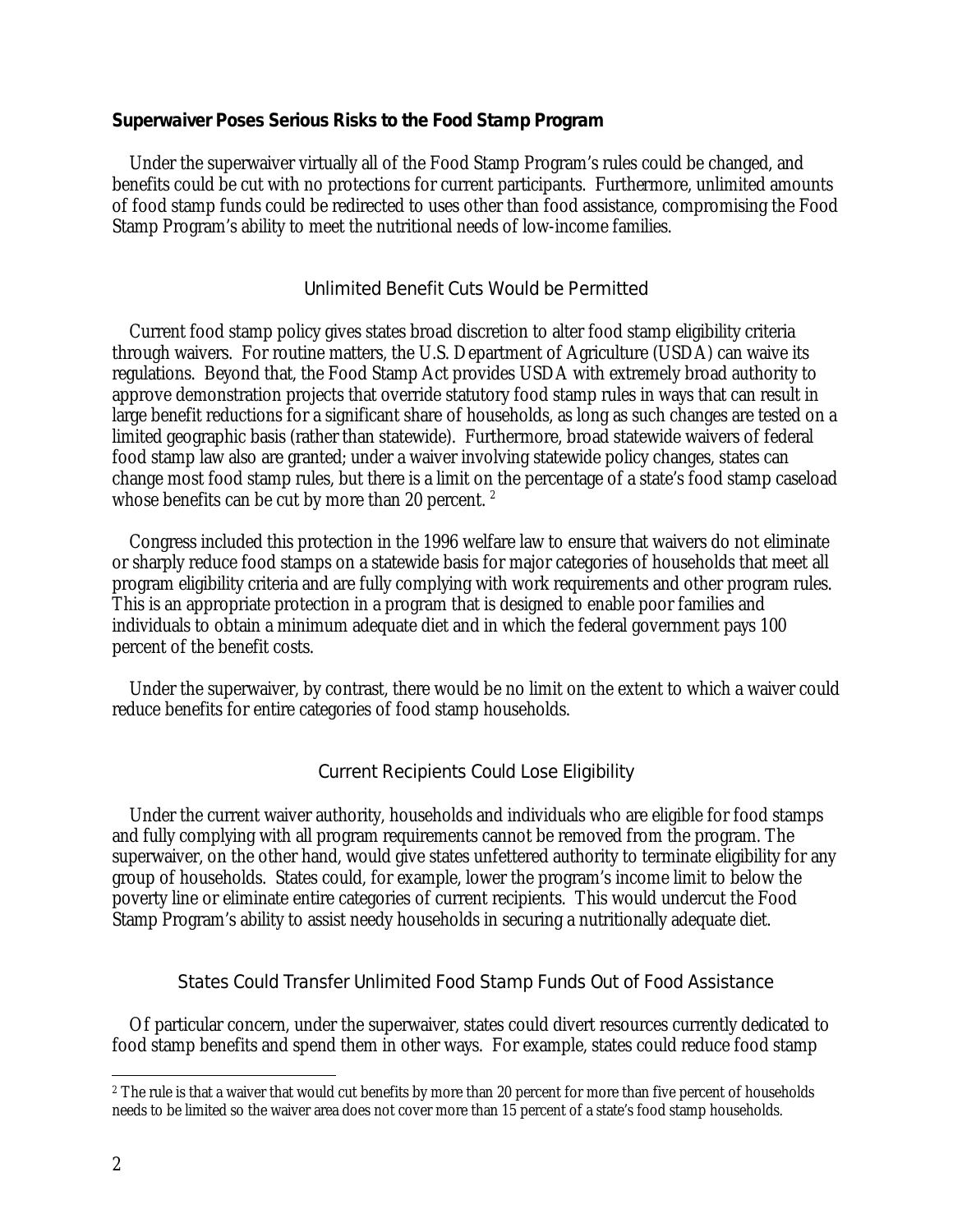benefits sharply or terminate them for some categories of poor households and shift the funds to child care or employment programs. States could accomplish this by using the superwaiver to direct federal funds from food stamp benefits to what is known as the Food Stamp Employment and Training Program<sup>3</sup> — and then expanding the Food Stamp Employment and Training program to cover more TANF recipients.

Such a strategy would likely prove appealing to states struggling to come up with the resources to meet the intensified TANF work requirements that Congress is likely to impose on them as part of the welfare reauthorization legislation. Congressional Budget Office estimates indicate that the TANF work requirements in the House welfare bill could add \$8 billion in new state costs over five years.

States also could use funds diverted from food stamp benefits through a superwaiver to substitute for federal TANF funds in financing their welfare-to-work programs for TANF recipients. States could use the freed-up TANF funds to replace state funds in another program that serves lowincome families. The state funds that are freed up in this manner could then be used for purposes entirely unrelated to low-income families. This practice, known as "supplantation," could prove highly attractive to states facing budget shortfalls or seeking to free up state funds for other pet spending or tax initiatives. In short, the superwaiver may enable creative state budget directors to convert the Food Stamp Program into something of a slush fund. (See the box on page 9 for further explanation of how the superwaiver could enable states to do this.)

This risk of supplantation is not theoretical. The General Accounting Office has documented that supplantation is now occurring under the TANF block grant in a number of states.<sup>4</sup> The superwaiver would substantially expand the opportunities for supplantation.

# States Could Tax Food Stamps to Raise Revenues

Food stamp superwaivers could benefit state treasuries in other ways as well. In the mid-1980s, Congress prohibited states from charging sales tax on food purchased with food stamps. Congress reasoned that because the federal government provides food stamp funds to promote the food purchases of poor households, these funds should not be partially diverted to state treasuries through taxes on food stamp purchases. Current food stamp waiver authority does not permit this provision to be waived. Under the superwaiver, it could be waived. <sup>5</sup>

 $\overline{a}$ 

<sup>3</sup> The Food Stamp Program provides \$110 million a year nationally in federal grants to states for Food Stamp Employment and Training (FSET). The Food Stamp Program also funds 50 percent of state employment and training costs for food stamp recipients above the FSET grant amount that a state receives, as well as 50 percent of child care, transportation, or other costs associated with participating in a FSET program.

<sup>4</sup> U.S. General Accounting Office, *Welfare Reform: Challenges in Maintaining a Federal-State Fiscal Partnership*, GAO-01-828, August 2001.

<sup>&</sup>lt;sup>5</sup> Sixteen states currently impose a sales tax on food and grocery sales.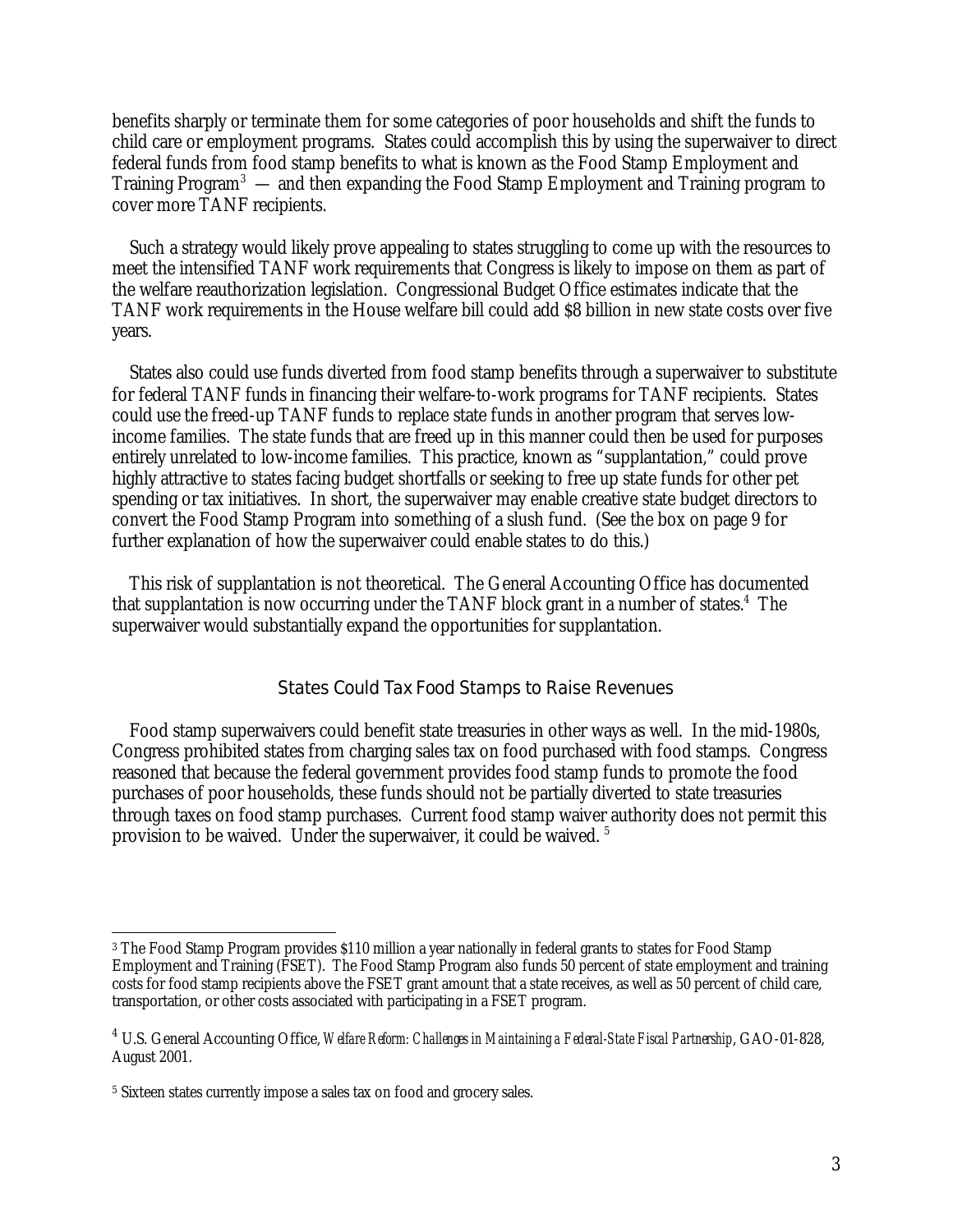## States Could Delay Providing Food Stamps to Newly Eligible Families

Under current law, states must act on regular food stamp applications — and if a family is eligible, make food stamps available — within 30 days. Congress established this requirement in part to ensure that poor families and children do not go without adequate food while waiting for help.

Under the current food stamp waiver authority, this requirement cannot be waived; under the superwaiver, it could be. During periods when states encounter budget difficulties and some state social services agencies face shrinking administrative budgets, states might seek superwaivers to "align" food stamp processing times with those used in other programs that take considerably longer to provide benefits. Superwaivers also could be used to place eligible families on waiting lists.

## Food Stamp Funding Could be Capped, as Under a Block Grant

The superwaiver legislation requires that any waiver proposal be cost-neutral to the federal government on a year-by-year basis (or, with special approval, over a five-year period). This is consistent with the federal government's longstanding policy that waivers of rules in major federal public benefit programs should not cost the federal government more than would have been spent in the absence of the waiver.

In the past under both Democratic and Republican administrations, USDA and HHS (in consultation with the Office of Management and Budget) have devised ways to enforce waiver costneutrality while preserving the affected programs' basic funding structures. Under the longstanding approach, a waiver is considered cost-neutral if the specific changes that are made do not raise overall federal costs. If federal costs for an affected program rise for reasons unrelated to the waiver, such as an economic downturn that makes more people eligible for services, the costneutrality of the waiver is not affected.

The Bush Administration has not indicated how it would implement cost neutrality under the superwaiver. Since early 2002, however, the Administration has shifted cost-neutrality methodologies to approve Medicaid waivers that operate very differently from the model just described. Under waivers that provide states flexibility to expand prescription drug coverage to certain categories of low-income seniors, states have been required to accept a hard cap on federal Medicaid funding for all services they provide to all seniors on Medicaid.<sup>6</sup> If spending on Medicaid for seniors is higher than anticipated for any reason — such as faster-than-expected increases in health care costs, the onset of a new disease, or the discovery of a new treatment — the state must choose between cutting services for elderly Medicaid beneficiaries and financing the additional spending entirely out of state funds.

<u>.</u>

<sup>6</sup> More precisely, HHS estimates the amount of federal funds that states would have spent without the waiver on all Medicaid services for all seniors over a five-year period; once this federal cap is reached, the federal government will provide no additional matching funds. See Kaiser Commission on Medicaid and the Uninsured, *The Financing of Pharmacy Plus Waivers: Trade Offs Between Expanding Rx Coverage and Global Caps in Medicaid*, May 2003, and Center for Medicaid Services, *Pharmacy Plus Section 1115 Waiver Research and Demonstration Projects Technical Guidance and Fact Sheet* at [http://www.cms.hhs.gov/medicaid/1115/RXFACTSHEET41202.pdf.](http://www.cms.hhs.gov/medicaid/1115/RXFACTSHEET41202.pdf)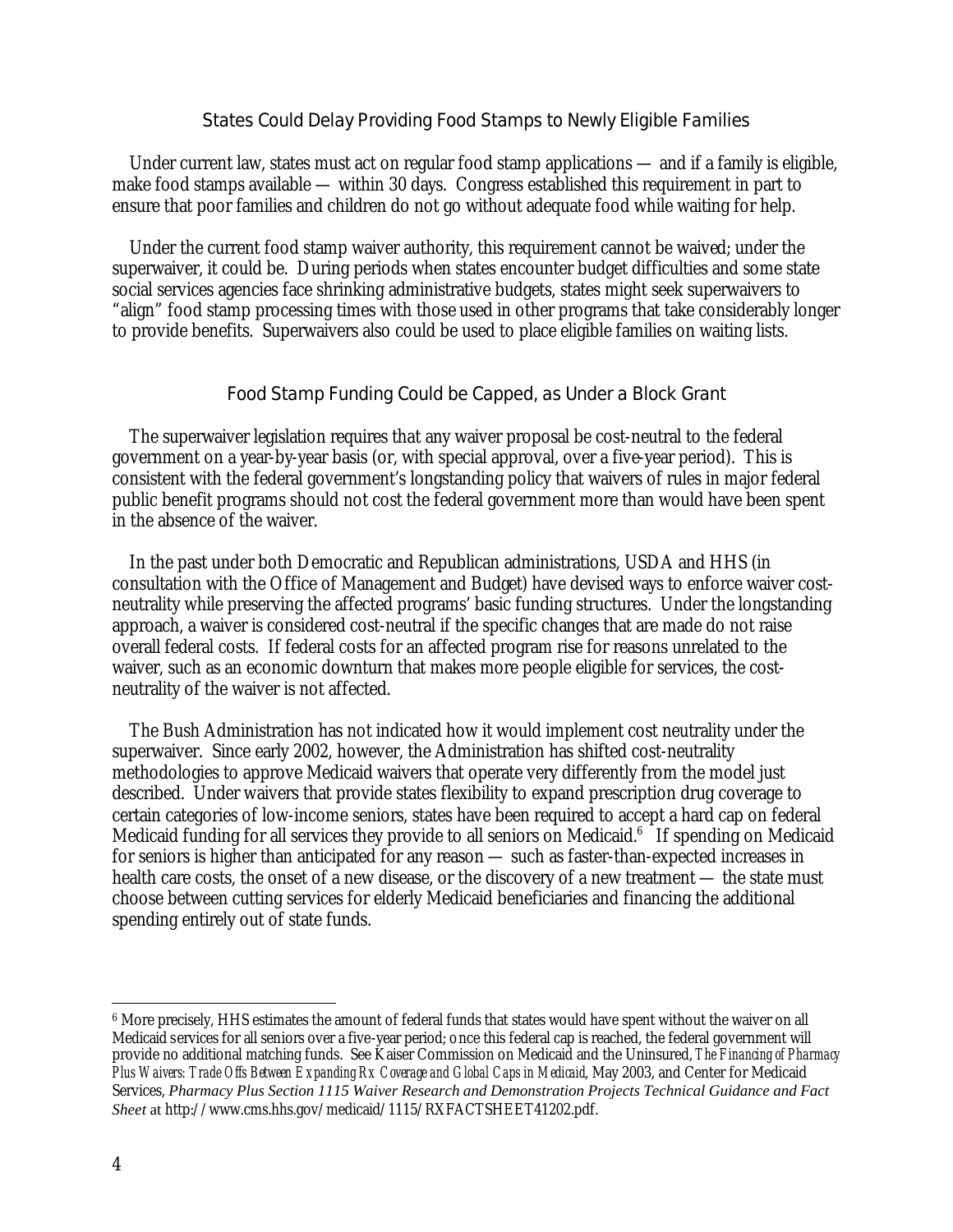More recently, the Administration has encouraged a number of states (including Florida, Tennessee, South Carolina, New Hampshire, and Vermont) to submit Medicaid waivers that would enable them to make large reductions in eligibility and benefits and institute far-reaching structural changes in the program in exchange for a cap on federal funding. Senior members of Congress from both parties have expressed concerns about the approval of such major changes in state Medicaid programs, without Congressional oversight.

There is risk that this or a future Administration would adopt a similar approach to cost neutrality under the superwaiver. Yet capping food stamp funding would compromise the program's ability to respond to an economic downturn, higher-than-expected food prices, or other factors that cause food stamps to expand and contract naturally.

The Food Stamp Program is the most responsive of all means-tested programs to changes in poverty and unemployment: if more households in a state qualify for food stamps because of an increase in poverty (as can occur during a recession) or strong state population growth, the Food Stamp Program automatically responds by serving more people. Conversely, when poverty declines, the program automatically contracts.

Since March 2001, for example, food stamp caseloads have increased by 68 percent in South Carolina and 53 percent in Oregon, two states where unemployment has risen sharply. In contrast, caseloads have fallen in Hawaii, where the unemployment rate has declined.

For the federal and state officials who would be responsible for calculating cost-neutrality under a superwaiver, these types of state-level variations in food stamp participation would be all but impossible to predict. If food stamp costs rose more quickly than expected, states that had a waiver with capped funding either would have to bear all of the added costs themselves or take cost-cutting steps such as reducing benefits, terminating some households from the program, or placing applicants on waiting lists.

#### **The Food Stamp Program Already Contains Substantial Flexibility**

The premise behind the superwaiver seems to be that inconsistencies in federal law are the primary barrier to better coordination of low-income programs. Yet superwaiver proponents have pointed, however, to few actual barriers to better coordination of low-income programs. In remarks in 2002, President Bush cited an example of a way that the superwaiver could, in his view, help states improve the Food Stamp Program, but the specific example he cited is already allowable under current food stamp waiver rules (see box below).

Since 2002, when the superwaiver was first included in the House TANF bill, policy makers have found that inconsistencies in federal law are not a major problem for states in integrating services for low-income families. In 2004, the NGA Center for Best Practices, the Center for Law and Social Policy (CLASP), and the Hudson Institute undertook a project to identify the areas in which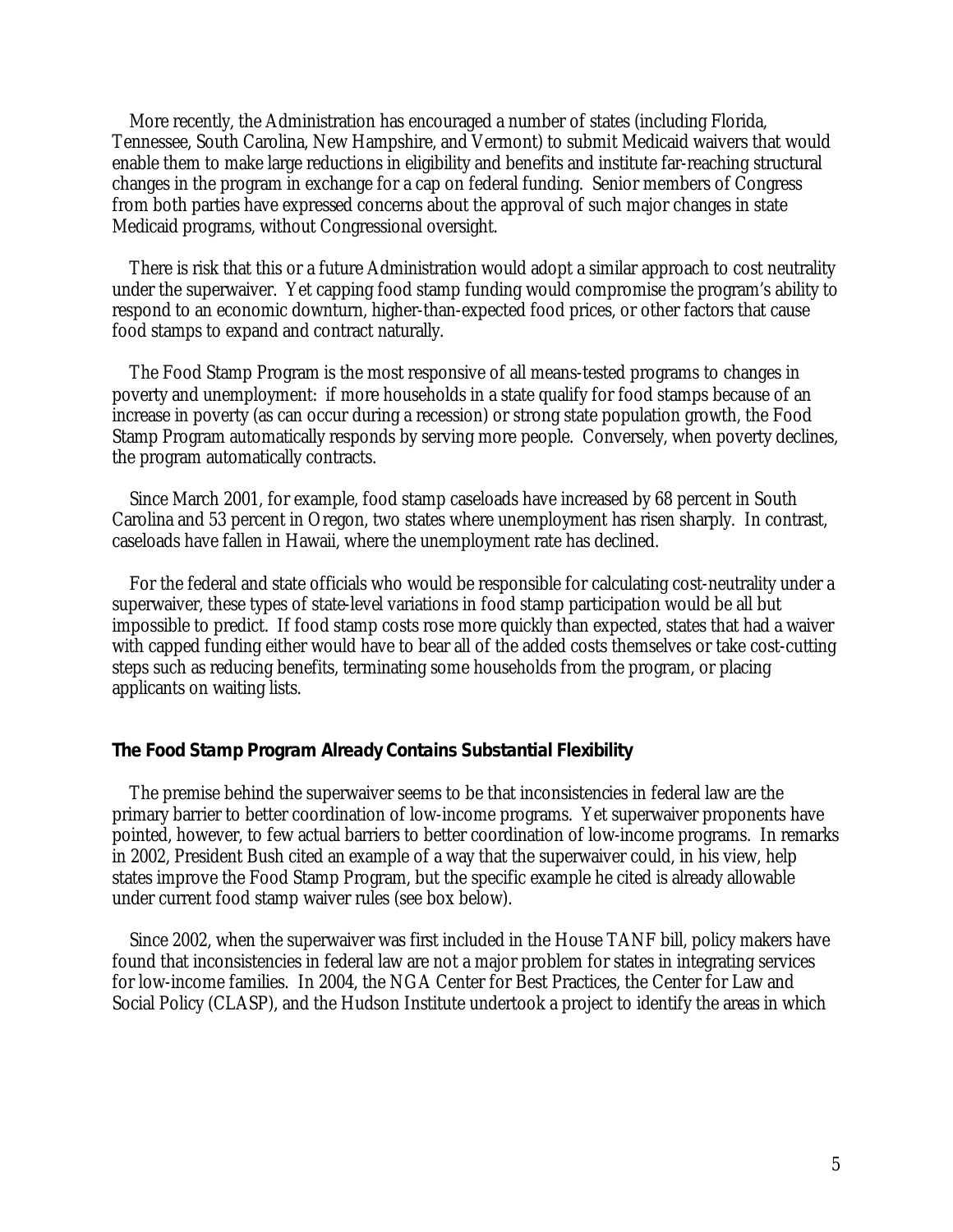### **President's Example of Food Stamp "Inflexibility" Proves Opposite Point**

In May 2002, when the House was first considering the superwaiver as part of the TANF reauthorization bill, President Bush discussed the superwaiver and the Food Stamp Program in a speech in Columbus, Ohio. He cited the case of an Ohio family with a 17-year old daughter who was in high school and worked part time. Even through the daughter's earnings apparently would have put the family over the food stamp income limit, the family was able to receive food stamps because the Food Stamp Program does not count the earnings of a student under 18. But when the daughter turned 18, her earnings began to count and the family lost its food stamps.

Declaring "that's not what a compassionate America is all about" and [w]hen people need help we need to help them," the President stated that Ohio should have the flexibility to allow the family to continue receiving food stamps while the daughter transitioned to full-time employment.

Yet Ohio already has the flexibility to make this change. Under current food stamp law, if Ohio wants to liberalize current food stamps rules in this manner, it need only apply for a waiver to do so. At least one other state already has such a waiver. No new superwaiver authority is needed here.

states themselves would like to align and simplify rules across programs. For the major meanstested benefit programs — food stamps, TANF, Medicaid, SCHIP, and child care — this group identified the following areas those in which states would like to better align program rules: application procedures, rules related to when families need to tell caseworkers about changes in their circumstances, income and asset-related policies, and the steps recipients need to take to retain eligibility. The Center on Budget and Policy Priorities was asked to conduct the legal analysis to determine the extent to which states can align rules in these areas under current law and the extent to which federal rules impede states' ability to integrate.

The Center's analysis showed that, in most areas, current law already provided states with ample flexibility and explicit options that would allow them to streamline and align policies in these areas. The findings from the paper were presented at a forum that was hosted by the NGA Center for Best Practices, the Hudson Institute and CLASP and included officials from state human service agencies as well as researchers and federal agency officials. Many forum participants — including those who did and did not support the superwaiver — were surprised at the extent to which federal law afforded states significant flexibility to align rules in these areas. One state human service director commented that states often did not understand the flexibility afforded them under existing federal rules.

A key reason for this is that recent changes to the Food Stamp Program have greatly expanded states' flexibility to align food stamps with other benefit programs. State flexibility over the Food Stamp Program was expanded substantially by the 1996 welfare law and an array of changes in federal regulations in the years that followed. Those measures have given states increased flexibility over how benefits are determined and delivered, program administration, work requirements and sanctions, and ways to strengthen coordination between food stamps, TANF and Medicaid. States have significant flexibility to design their own approaches and coordinate with other programs.

The 2002 Farm Bill went farther. It added at least 10 new state food stamp options, including major new options enabling states to align food stamp rules still more closely with their TANF or Medicaid rules. As of September 2004, every state in the nation had adopted at least one of the new options, and many states had adopted an array of them.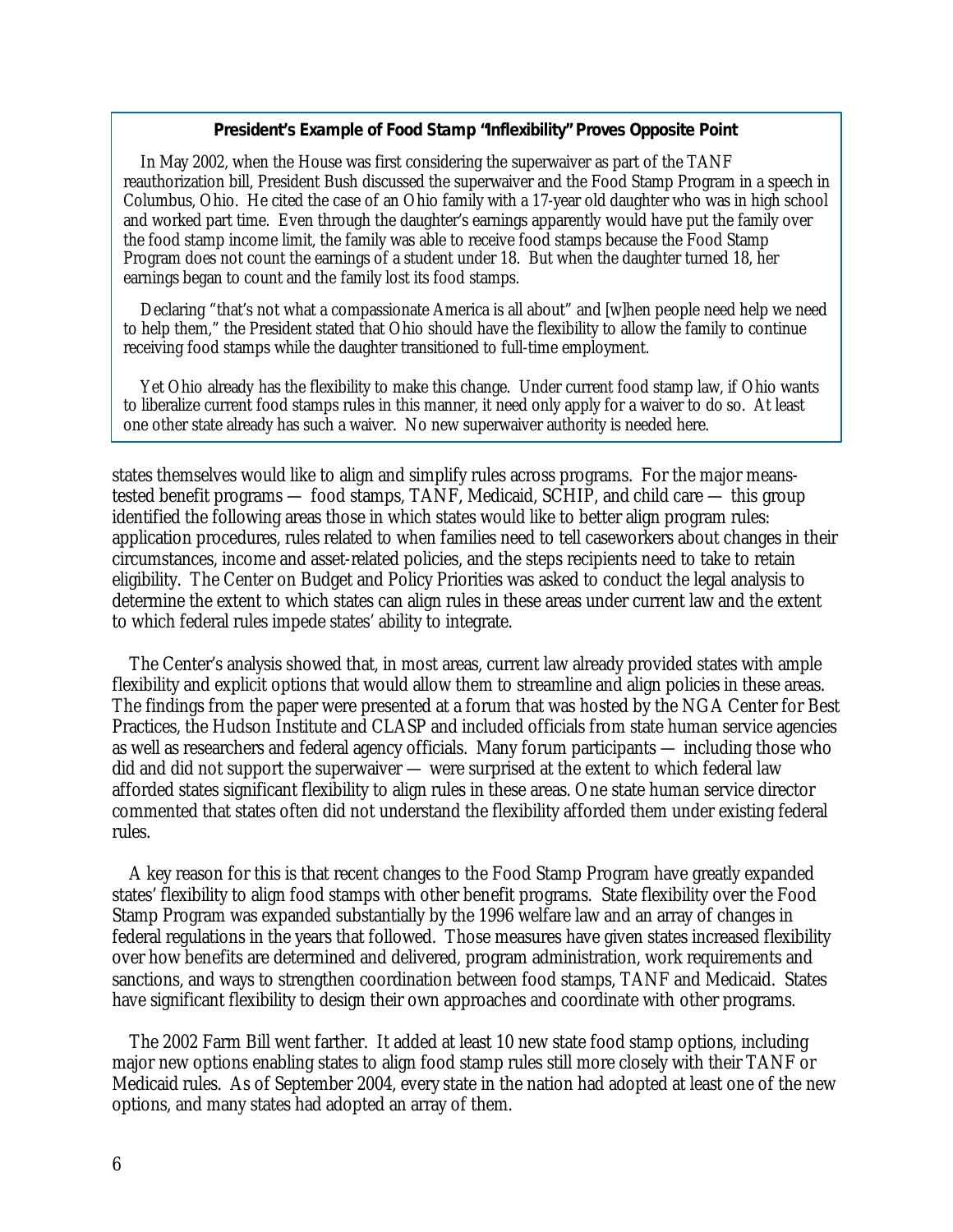Finally, if these state options do not go far enough, a state may apply under current law for a waiver to alter its food stamp program. Many policymakers appear to be unaware of how expansive state flexibility, and especially the program's waiver authority, is.<sup>7</sup> That the program already provides states substantial flexibility is reflected in the fact that in the three years since the superwaiver proposal was unveiled, superwaiver proponents have been unable to identify significant changes in the Food Stamp Program that states would like to make but are barred from instituting under current law and waiver authority.

Since state flexibility is quite broad under the current program, the central question the superwaiver raises is not whether states should receive flexibility through state options and waiver authority to tailor their food stamp rules. States already have such flexibility. Rather, the central question the superwaiver poses is whether states should be given broad authority to transfer funds away from food assistance to needy families and provided unlimited authority to reduce food stamp benefits and effectively use federal food stamp funds for purposes unrelated to those that Congress intended.

## **Protections in Superwaiver Proposal Would Be Inadequate**

The House bill includes several restrictions on the types of superwaivers that could be granted. However, other than the cost-neutrality requirement discussed above, few of these restrictions would likely prove meaningful.<sup>8</sup>

For example, the appropriate Secretary would be required to determine that a superwaiver project "has a reasonable likelihood of achieving the objectives of the programs to be included in the project." This language is sufficiently vague that it would likely have little practical effect. The administration in power would have sole authority to determine what this language means.

Federal agencies can take a very expansive view of which waiver proposals meet the statutory purposes of the covered programs, as a recent GAO report shows.<sup>§</sup> The report found that HHS had approved waivers for the State Children's Health Insurance Program (SCHIP) that are inconsistent with the basic purposes that Congress set for the program.<sup>10</sup> GAO reported that "HHS has allowed [Arizona] to use unspent SCHIP funding to cover adults without children, despite

<sup>&</sup>lt;u>.</u> 7 See Center on Budget and Policy Priorities, *States Have Significant Flexibility in the Food Stamp Program*, June 17, 2002.

<sup>8</sup> In addition to the restrictions discussed here, the superwaiver could not be used to waive provisions of law that relate to civil rights, health or safety standards, labor standards under the Fair Labor Standards Act, environmental protection, or the prohibition of discrimination. It also could not be used to waive state maintenance-of-effort requirements or requirements that a state pass through to a sub-state entity part or all of an amount paid to the state. There are also a few program-specific restrictions, such as the few food stamp-specific restrictions discussed in this paper.

<sup>9</sup> See U.S. General Accounting Office, *Medicaid and SCHIP: Recent HHS Approvals of Demonstration Waiver Projects Raise Concerns*, GAO-02-817, July 2002, and Center on Budget and Policy Priorities, *GAO Report Raises Concerns about Recent Health Care Waivers: Findings Relevant to Current "Superwaiver" Debate,* October 2002.

<sup>10</sup> The SCHIP program, which was created in 1997, provides matching funds to states to expand health insurance coverage to low-income children whose families have incomes above a state's Medicaid limits.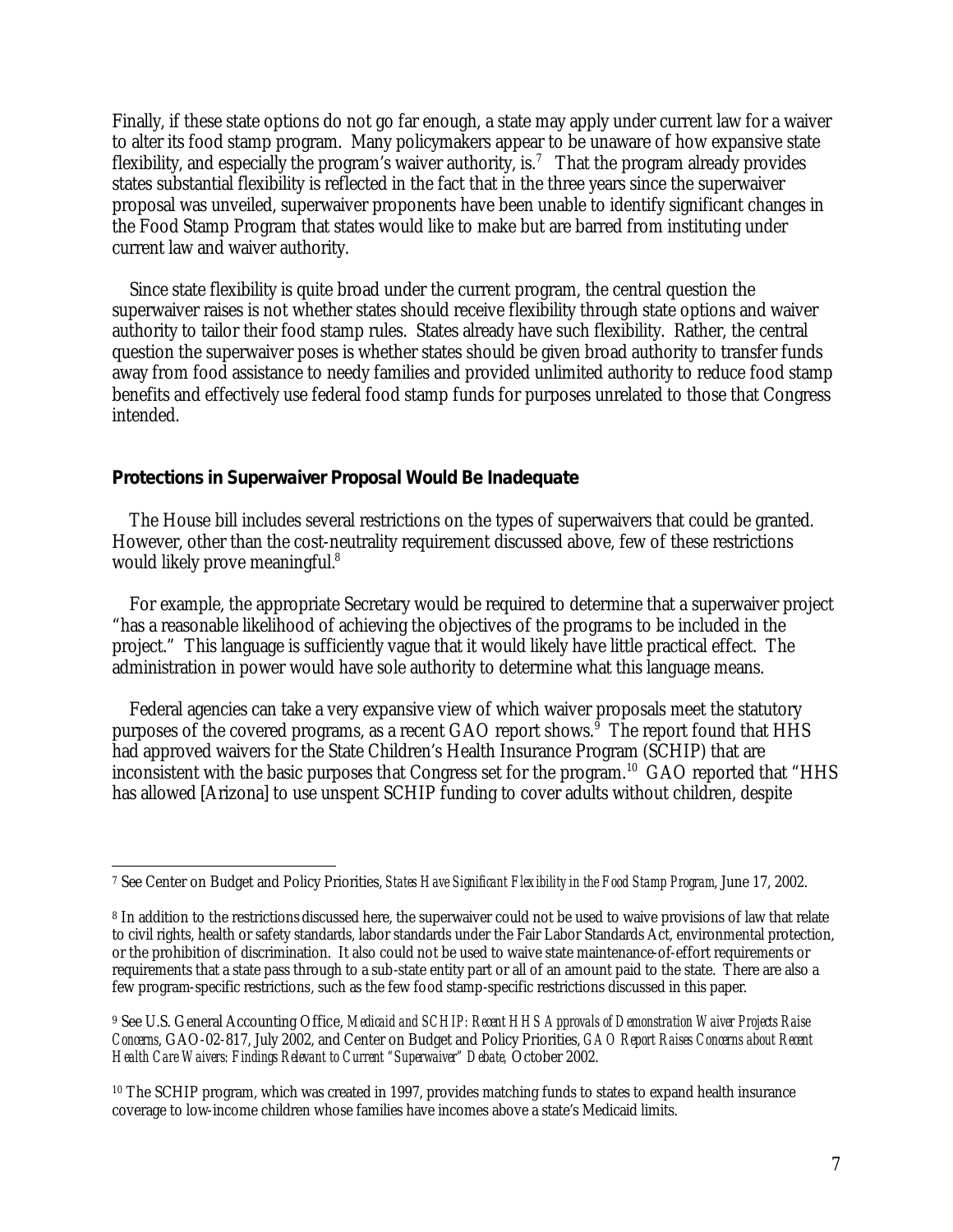SCHIP's statutory objective of expanding health coverage to low-income children. In our view, HHS' approval of the waiver ... is not consistent with this objective and is not authorized." <sup>11</sup>

Following issuance of the GAO report, key Congressional leaders from both parties — including Senators Charles Grassley and Max Baucus, the chairman and ranking minority member of the Senate Finance Committee — made clear that these waivers violate Congressional intent. Nevertheless, HHS has continued to grant such waivers. The HHS Office of the General Counsel has taken a particularly radical position, asserting that HHS may grant Medicaid or SCHIP waivers that do not meet those programs' statutory purposes as long as the waivers meet the purposes of any of programs authorized under the Social Security Act that are covered by waiver authority under that Act.

An Administration could use similar logic under the superwaiver provision to approve waivers that meet the objectives of any of the programs included in a state's superwaiver request, and thereby to rewrite federal laws and alter the fundamental nature of federal programs without Congressional involvement.

Also likely to have little practical effect are restrictions in the superwaiver proposal on the uses of program funds. The Executive Branch would not be authorized to approve waivers that would shift funds at the federal level from one federal budget account to another. (A budget account usually consists of funds for one program or a set of related programs administered by the same federal agency.) This prohibition would likely have little meaning, since states would be able to use the superwaiver to shift federal funds to different uses — and to different state programs — without formally moving the funds from one federal budget account to another. For example, as noted earlier, since the Food Stamp Program has employment and training and child care components, funds for food assistance could be cut and shifted to employment programs for families receiving TANF and food stamps without funds being formally transferred to another budget account.

Second, the Executive Branch could not approve waivers that would override "funding restrictions" in laws that govern the programs included in the superwaiver. This language apparently applies primarily to funding restrictions in appropriations bills; authorization statutes for food stamps and the other programs the superwaiver would cover generally do not contain much in the way of explicit funding restrictions. Furthermore, the language of the superwaiver proposal makes clear that the legislation permits waivers that override virtually all statutory provisions related to who is eligible for a program, the benefits or services the program provides, and how the program operates, even if such provisions of law effectively restrict how states may use program funds.<sup>12</sup>

 $\overline{a}$ 

<sup>11</sup> There is evidence that expanding coverage for *parents* increases the probability that parents will enroll their children in health insurance and take the steps necessary to maintain their children's coverage. When Congress created SCHIP, it authorized the use of funds to cover both children and their parents under certain circumstances. There is, however, no reason to believe that providing health insurance to childless adults will have similar effects on child insurance rates.

 $12$  The Executive Branch could not approve waivers that would override "funding restrictions or limitations" in appropriations bills or "funding restrictions" in authorization laws that govern the programs included in the superwaiver. However, the superwaiver legislation explicitly allows waivers of "program requirements such as application procedures, performance standards, reporting requirements, or eligibility standards." For more discussion of this issue, see Superwaiver Would Grant Executive Branch and Governors Sweeping Authority to Override Federal Laws, Center on Budget and Policy Priorities, June 2002, at page 6.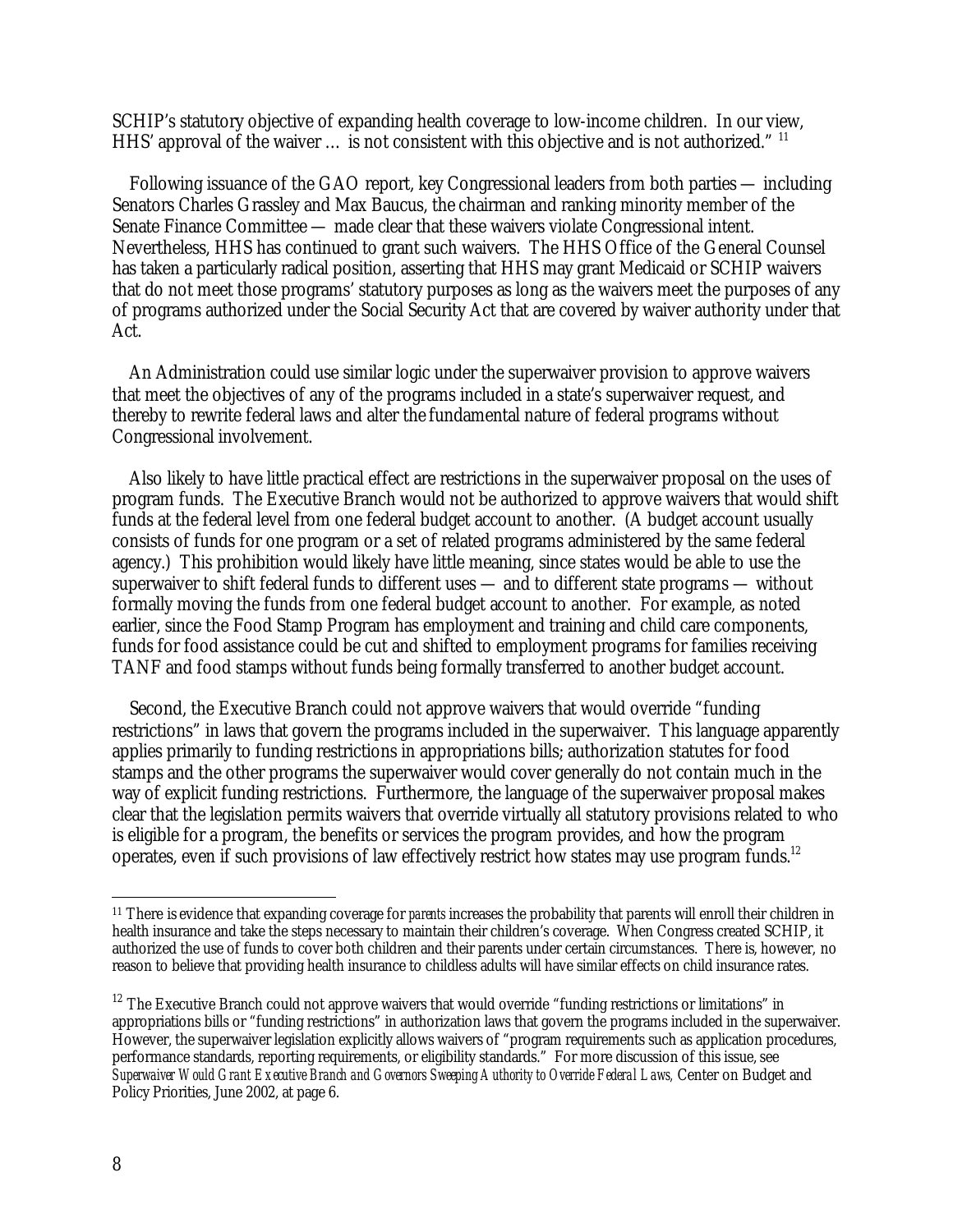### **How States Could Use Food Stamps for Other Purposes Under the Superwaiver**

Under the superwaiver, a state could shift substantial amounts of funds from food stamp benefits to other uses without formally transferring the money out of the food stamp budget account.

- States could reduce food stamp benefits and use the savings to fund welfare-to-work programs for welfare recipients who receive food stamps, as nearly all welfare recipients do. Since the Food Stamp Program has an employment and training component and food stamp funds would be used for employment programs for families receiving food stamps, such a funding shift would satisfy the requirement that a food stamp superwaiver be consistent with the objectives of the Food Stamp Act. The shift could be made without transferring the money out of the food stamp account. Such a shift of funds would likely prove attractive to states that are seeking added resources for work programs and child care but do not wish to increase substantially the level of state funds devoted to these purposes.
- Furthermore, instead of using funds diverted from food stamp benefits solely to help cover the increased costs of operating welfare-to-work programs, states could use some or all of the shifted funds to *replace* federal TANF funds in financing these work programs. A state could then use the freed-up federal TANF funds to substitute for *state* funds in another program for low-income families — and use the freed-up state funds for purposes entirely unrelated to such families, such as financing pork-barrel or other spending projects or a tax cut.
- To come up with the food stamp benefit dollars to shift to employment programs without violating the cost-neutrality rules that would apply to the superwaiver, states would have to reduce food stamp benefits. The superwaiver would enable them to do so. Once states are allowed to use the superwaiver to undo the national food stamp benefit structure and eliminate or sharply reduce benefits for categories of households that meet the program's rules — creative state budget directors can readily find ways to use the freed-up food stamp resources to benefit state treasuries or favored parts of state budgets.
- Given the strong budget pressures that many states face and the pressure in many states to locate resources to finance various spending and tax initiatives (or to avert tax increases or budget cuts in popular programs) — the risk of the Food Stamp Program becoming a significant source of funds for other purposes would be high. There is a strong prospect that the superwaiver would lead over time to substantial reductions in food assistance for low-income households, with adverse effects on poor families and children and diminished food sales for farmers and food processors and retailers.

In addition to these general restrictions, the superwaiver proposal contains four limitations that apply specifically to food stamp waivers. Superwaivers could not be used to weaken sanctions against individuals or households that have committed fraud or failed to comply with work requirements. They could not be used to change federal rules regarding which immigrants are ineligible for benefits. Superwaivers also could not be used to alter food stamp "quality control" procedures, under which states can be subject to federal fiscal sanctions if their food stamp error rates are too high.

Finally, food stamp benefits could not be provided to households in the form of cash. This provision is very narrowly drawn, though: while food stamp benefits could not be provided in cash, waivers that effectively convert food stamp benefit dollars into funding for other programs (such as